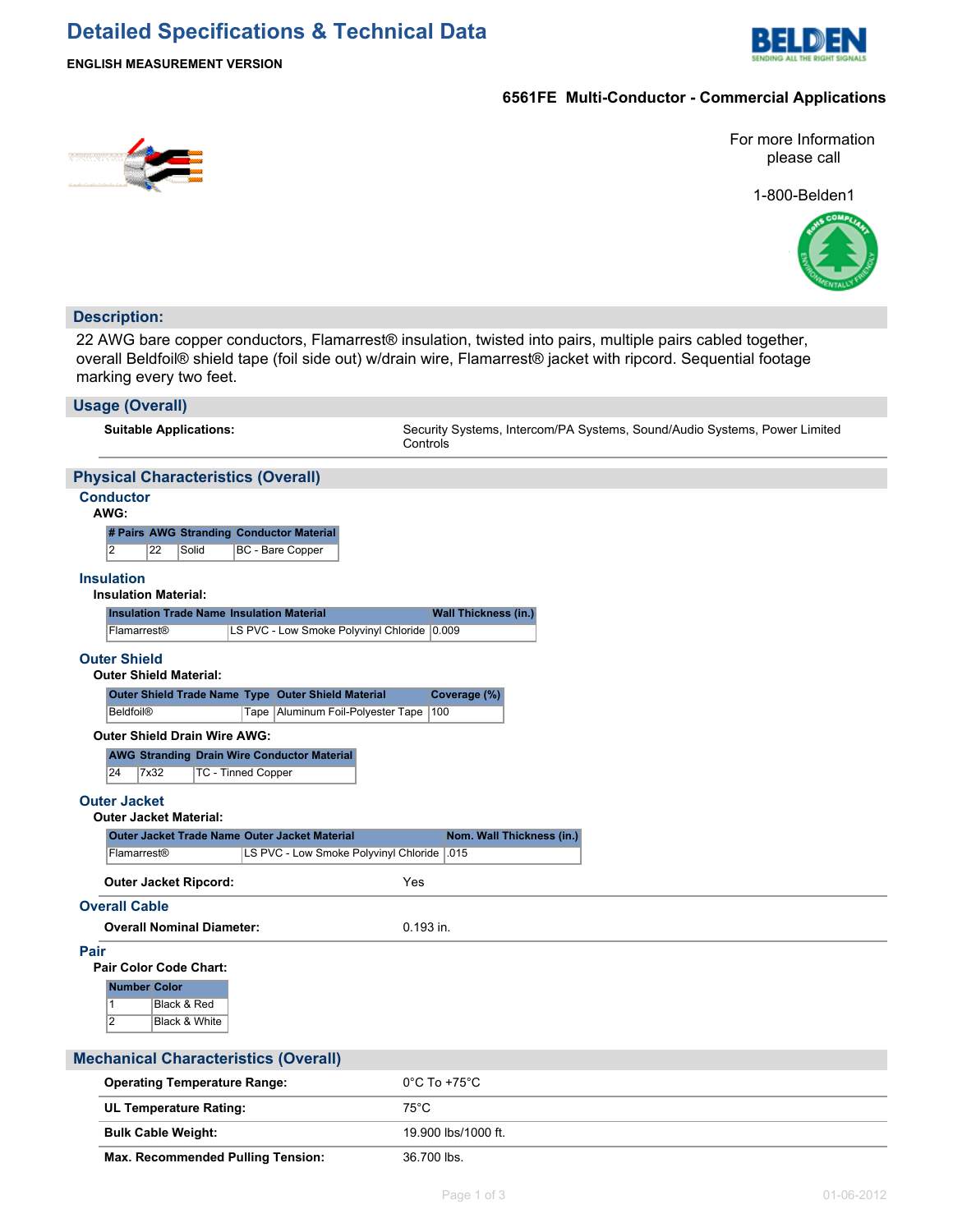# **Detailed Specifications & Technical Data**



**ENGLISH MEASUREMENT VERSION**

### **6561FE Multi-Conductor - Commercial Applications**

| Min. Bend Radius (Install)/Minor Axis:                                 | 1.900 in.       |  |  |  |
|------------------------------------------------------------------------|-----------------|--|--|--|
| <b>Applicable Specifications and Agency Compliance (Overall)</b>       |                 |  |  |  |
| <b>Applicable Standards &amp; Environmental Programs</b>               |                 |  |  |  |
| NEC/(UL) Specification:                                                | <b>CMP</b>      |  |  |  |
| <b>NEC Articles:</b>                                                   | 800             |  |  |  |
| CEC/C(UL) Specification:                                               | <b>CMP</b>      |  |  |  |
| <b>EU CE Mark:</b>                                                     | Yes             |  |  |  |
| EU Directive 2000/53/EC (ELV):                                         | Yes             |  |  |  |
| EU Directive 2002/95/EC (RoHS):                                        | Yes             |  |  |  |
| EU RoHS Compliance Date (mm/dd/yyyy):                                  | 04/01/2005      |  |  |  |
| EU Directive 2002/96/EC (WEEE):                                        | Yes             |  |  |  |
| EU Directive 2003/11/EC (BFR):                                         | Yes             |  |  |  |
| CA Prop 65 (CJ for Wire & Cable):                                      | Yes             |  |  |  |
| MII Order #39 (China RoHS):                                            | Yes             |  |  |  |
| <b>Flame Test</b>                                                      |                 |  |  |  |
| <b>UL Flame Test:</b>                                                  | <b>NFPA 262</b> |  |  |  |
| C(UL) Flame Test:                                                      | FT <sub>6</sub> |  |  |  |
| <b>Plenum/Non-Plenum</b>                                               |                 |  |  |  |
| Plenum (Y/N):                                                          | Yes             |  |  |  |
| <b>Non-Plenum Number:</b>                                              | 5561FE          |  |  |  |
| <b>Electrical Characteristics (Overall)</b>                            |                 |  |  |  |
| Nom. Inductance:                                                       |                 |  |  |  |
| Inductance (µH/ft)<br>.18                                              |                 |  |  |  |
| Nom. Capacitance Conductor to Conductor:                               |                 |  |  |  |
| <b>Capacitance (pF/ft)</b>                                             |                 |  |  |  |
| 34                                                                     |                 |  |  |  |
| Nom. Capacitance Cond. to Other Conductor & Shield:                    |                 |  |  |  |
| Capacitance (pF/ft)<br>61.2                                            |                 |  |  |  |
| Nom. Conductor DC Resistance:                                          |                 |  |  |  |
| DCR @ 20°C (Ohm/1000 ft)                                               |                 |  |  |  |
| 15.8                                                                   |                 |  |  |  |
| <b>Nominal Outer Shield DC Resistance:</b><br>DCR @ 20°C (Ohm/1000 ft) |                 |  |  |  |
| $13.\overline{9}$                                                      |                 |  |  |  |
| Max. Operating Voltage - UL:                                           |                 |  |  |  |
| <b>Voltage</b><br>300 V RMS                                            |                 |  |  |  |
| <b>Max. Recommended Current:</b>                                       |                 |  |  |  |
| <b>Current</b><br>2.2 Amps per conductor @ 25°C (10°C rise in temp)    |                 |  |  |  |
| <b>Related Documents:</b>                                              |                 |  |  |  |
| No related documents are available for this product                    |                 |  |  |  |

**Put Ups and Colors:**